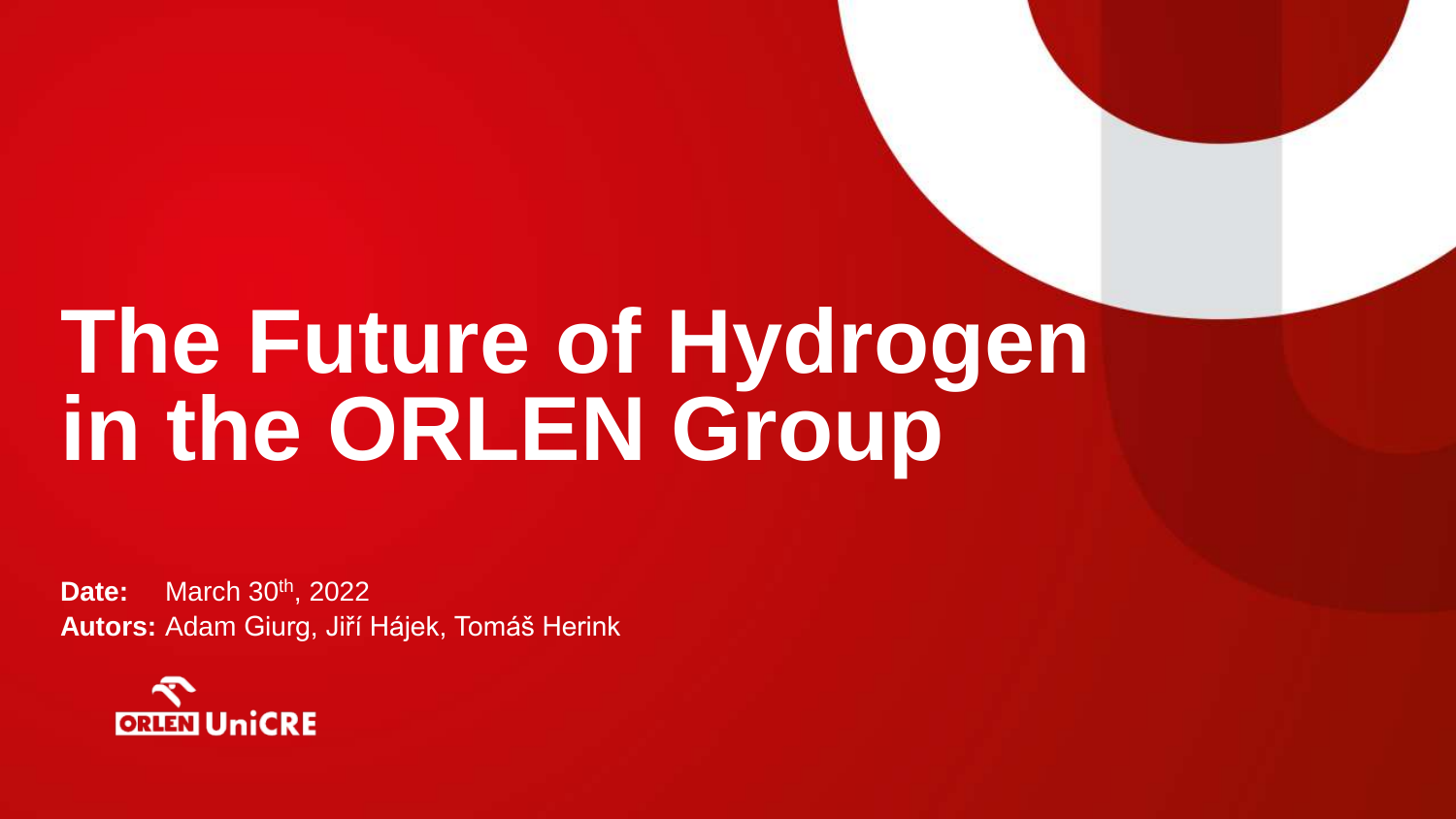#### **Infrastructure project Hydrogen Eagle by 2030**

#### **Czech Republic**

➢ **28** hydrogen refuelling stations ➢ **80 MW** of electrolysis

#### **Slovakia**

➢ **26** hydrogen refuelling stations ➢ **60 MW** of electrolysis

#### **Poland**

➢ **54** hydrogen refuelling stations ➢ **110 MW** of electrolysis ➢ **15 kt H<sup>2</sup>** from municipal waste



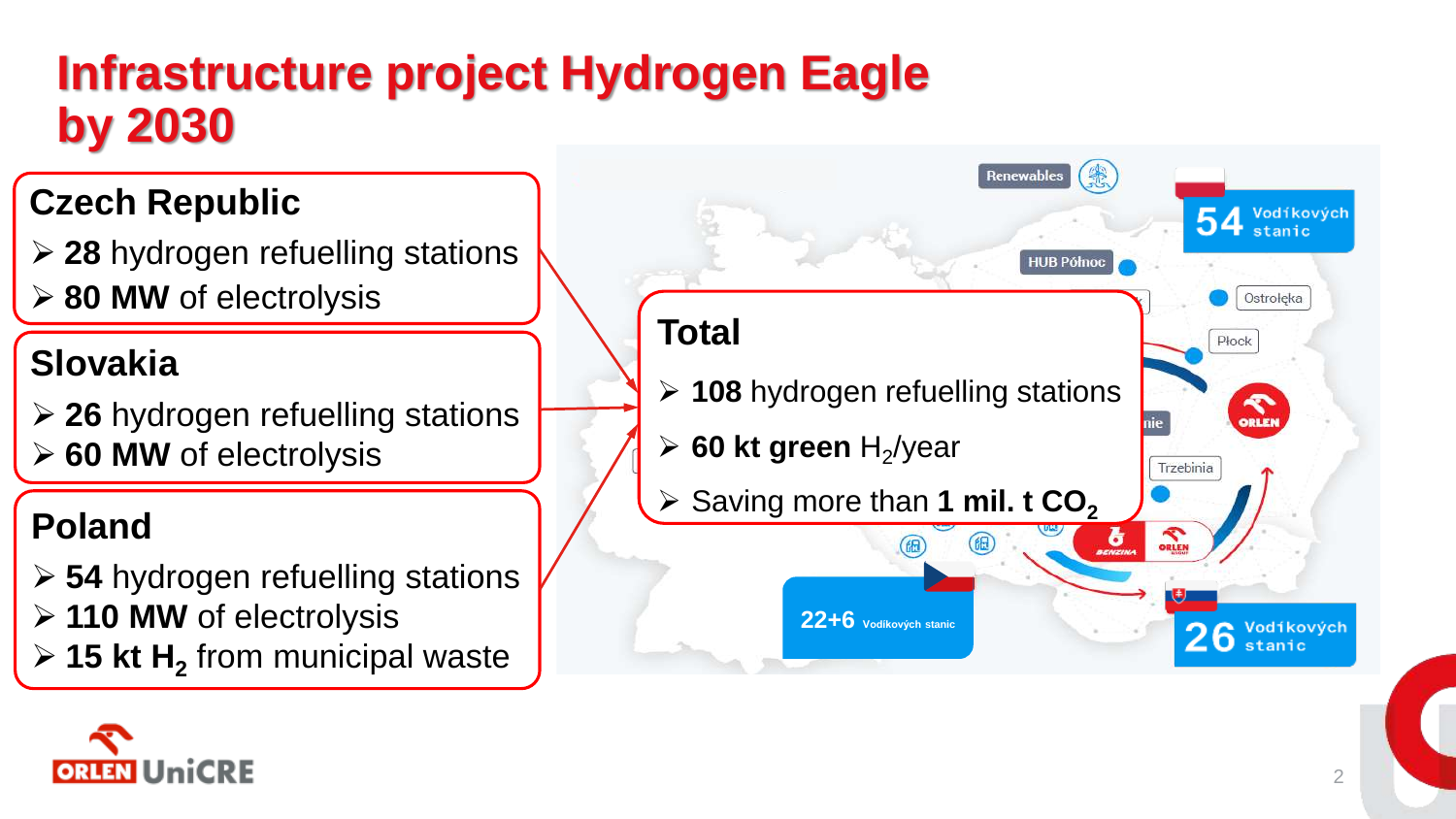### **Plans in Czech Republic**

#### **▷ Production of "green" hydrogen**

- ➢ Alkaline electrolysis of water - Litvínov
- ➢ Chlor-alkali process **Neratovice**
- ➢ Kolín-Pardubice, Brno
- $\triangleright$  Renewable energy  $\mathbb{Z}$
- ➢ **Hydrogen mobility**





棼

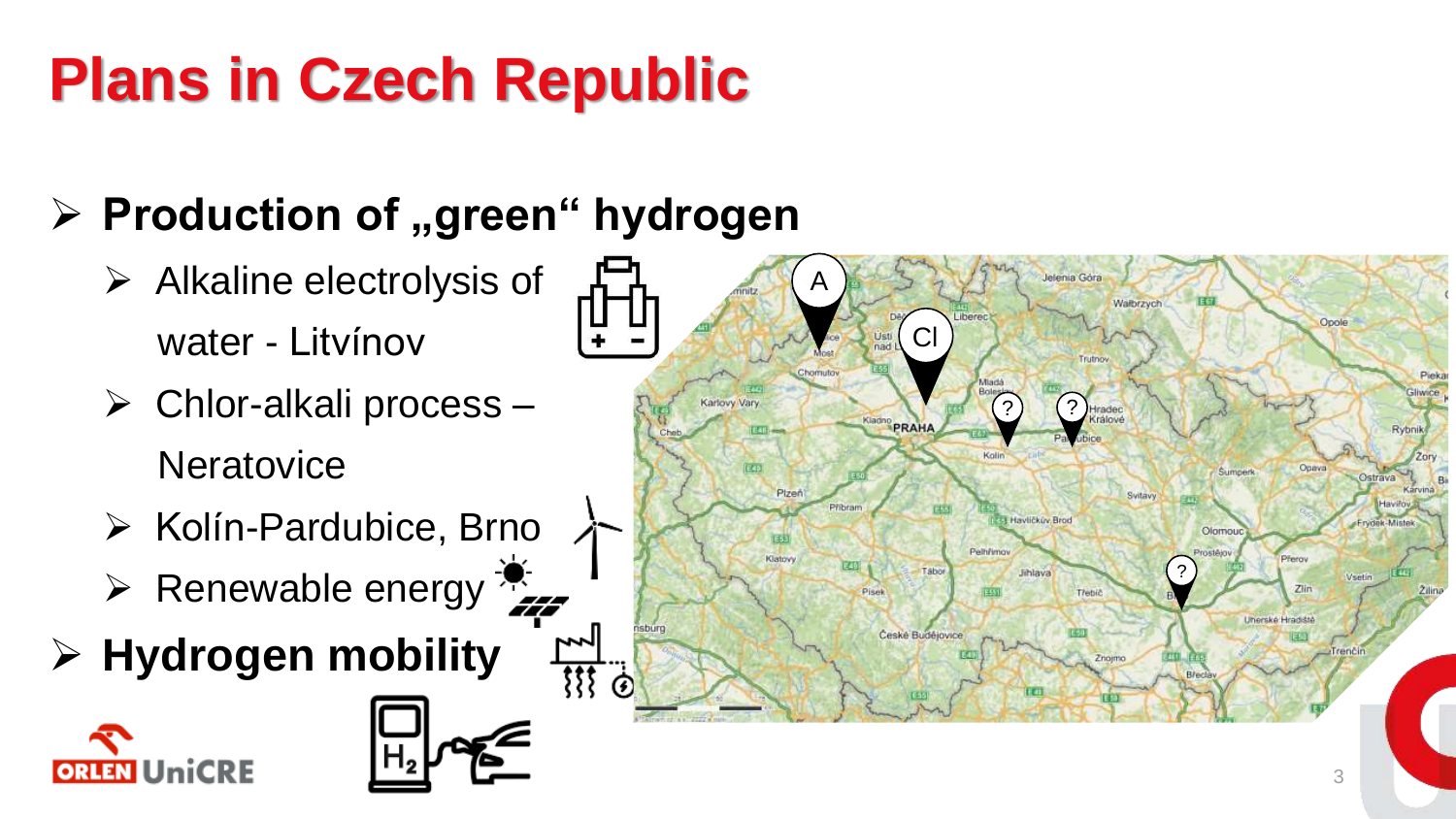#### **Alkaline Electrolyser**

- K:  $2 H_2O + 2 e^- = H_2 + 2 O H^-$
- A:  $2 \text{OH} = \frac{1}{2} \text{O}_2 + \text{H}_2\text{O} + 2 \text{e}$

- ➢ **26.4 MW**
- $> 4500$  t H<sub>2</sub>



https://nelhydrogen.com/product/atmospheric-alkaline-electrolyser-a-series/

 $\triangleright$  Using – H<sub>2</sub> mobility, biofuels, NH<sub>3</sub>, fuel cells, heat...

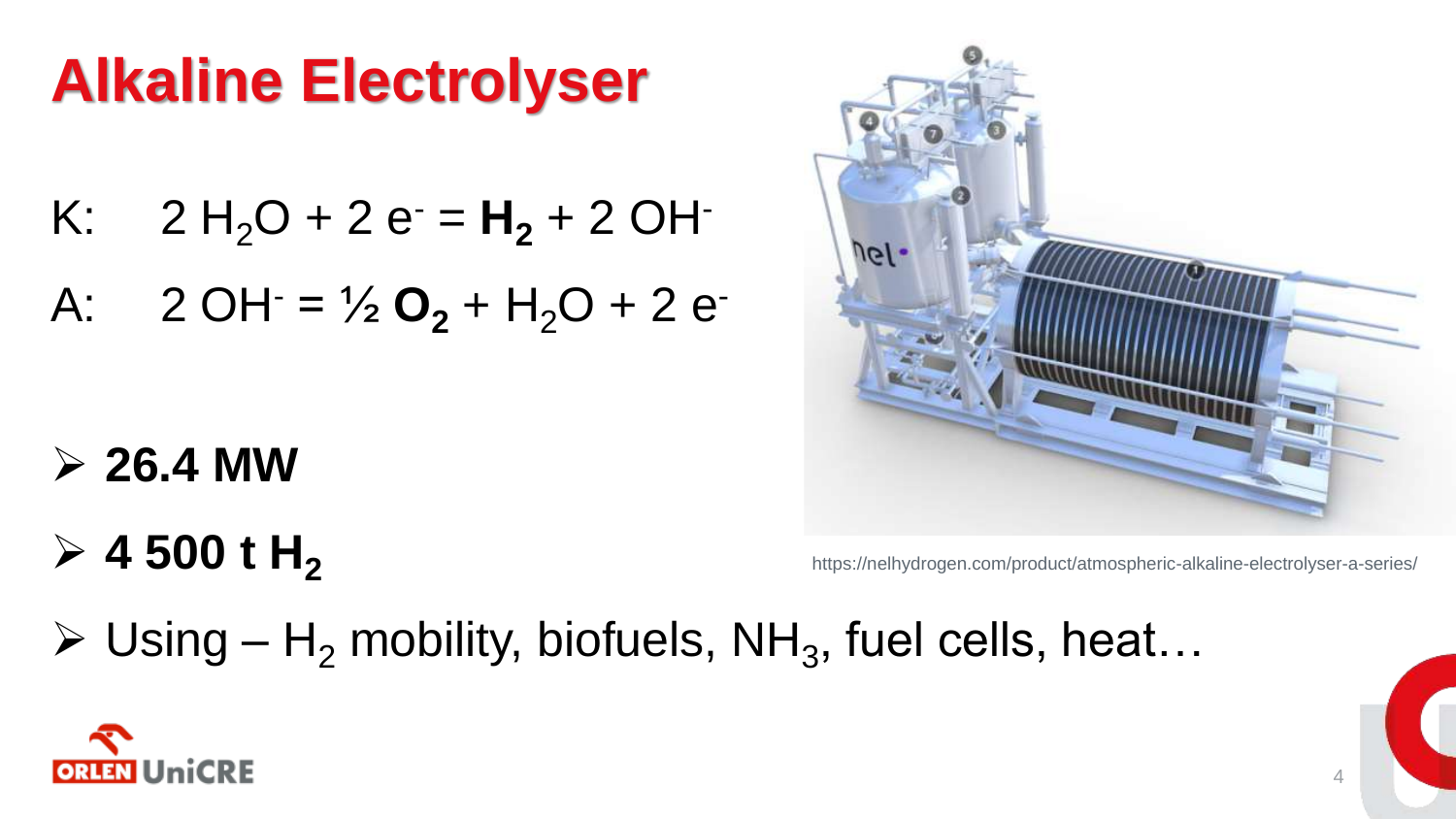#### **Photovoltaic Power Plant**

- ➢ **Ash dumps** next to the plant
- ➢ Area **34.4 ha**
- ➢ Orientation **east-west**
- ➢ **46 000 MWh/year**



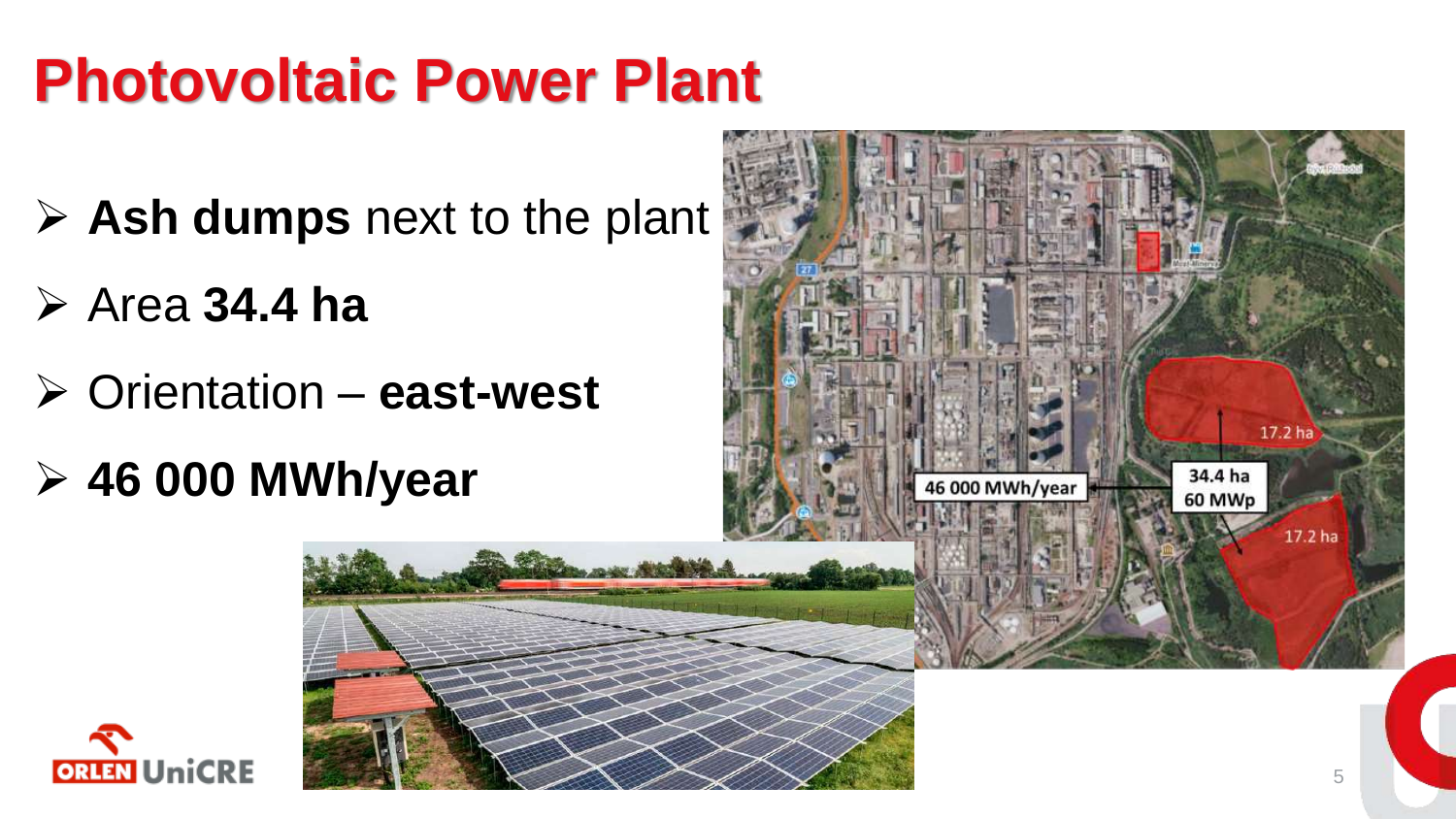### **Hydrogen Strategy in CR by 2030**

- ➢ **45 000** hydrogen cars
- ➢ **900** hydrogen busses
- ➢ **4 000** hydrogen trucks
- ➢ Production of **59 kt H<sup>2</sup>** 2 800 GWh
- ➢ Lower CO<sup>2</sup> emissions by **632 kt**



https://www.mpo.cz/assets/cz/prumysl/strategickeprojekty/2021/8/Vodikova-strategie\_CZ\_G\_2021-26-07.pdf

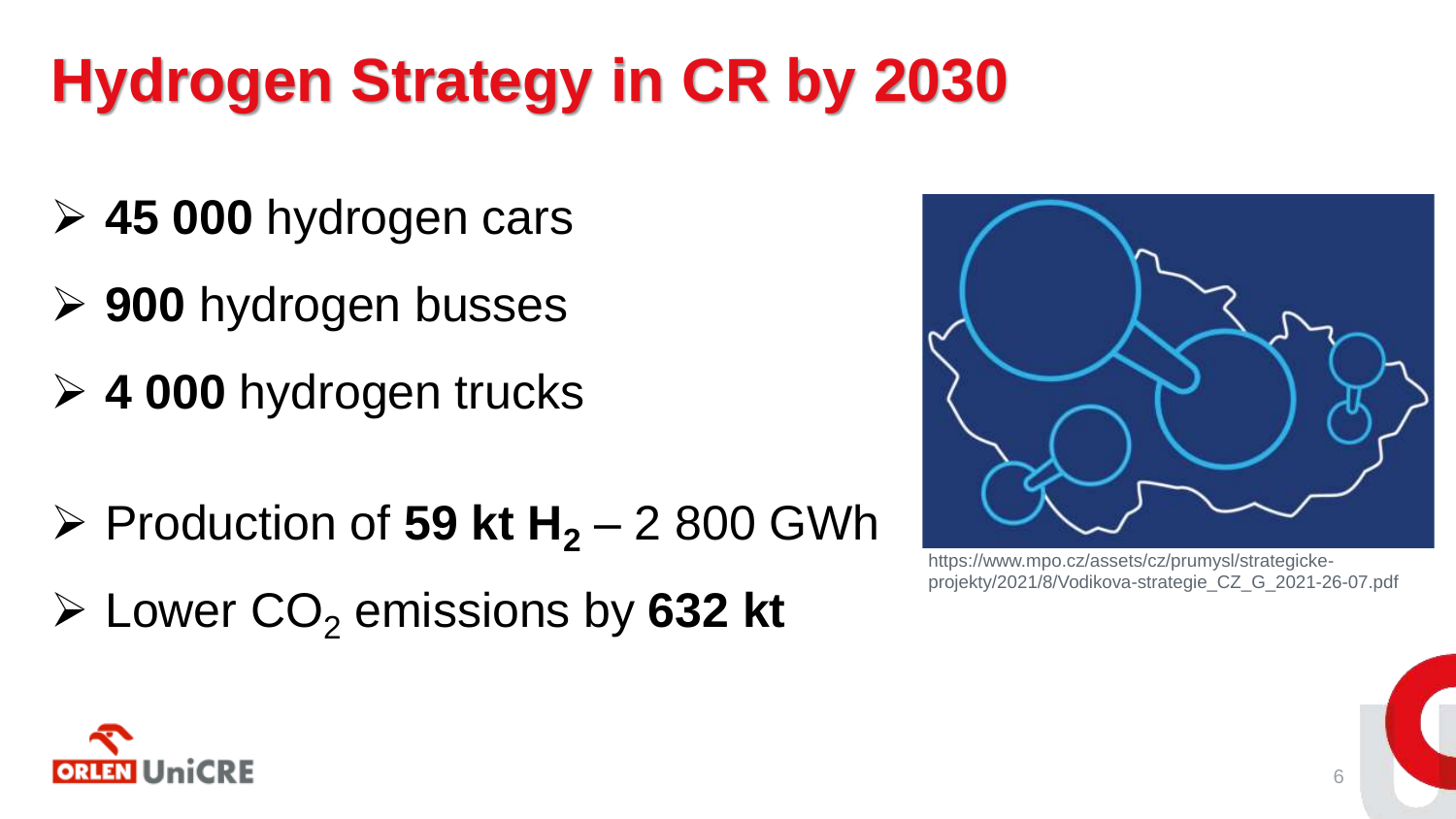### **Hydrogen Mobility**

- ➢ **6 refuelling stations in realization**
	- ➢ Praha Barrandov, Litvínov



- ➢ Brno, Plzeň, Praha Horní Počernice, Ostrava
- ➢ Another **22** refuelling stations by **2030**
- ➢ **Hydrogen storage and transport**
	- $\triangleright$  Zeolite battery and NH<sub>3</sub>
	- $\triangleright$  H<sub>2</sub> trailers and hydrogen pipeline

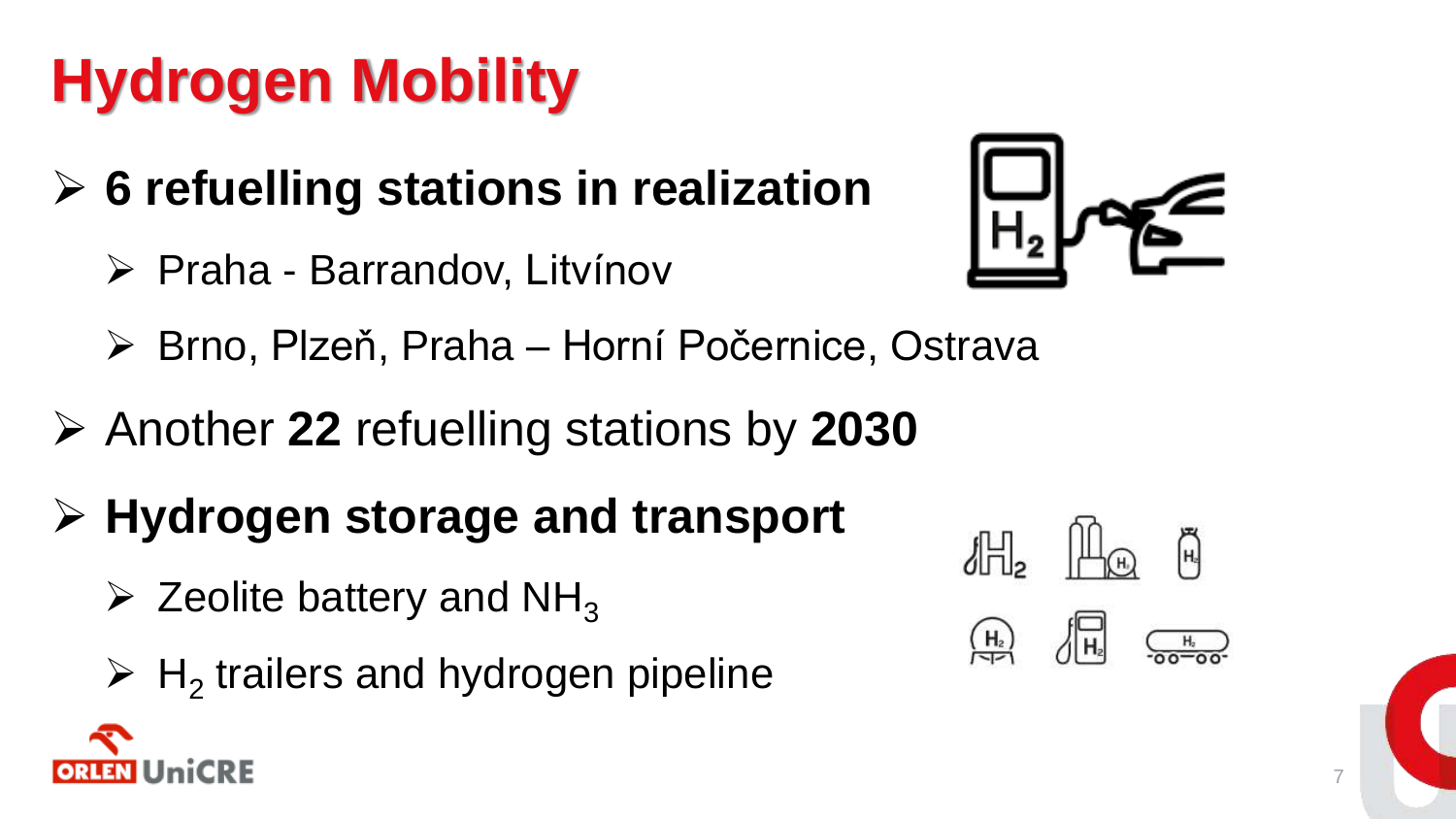### **Hydrogen Mobile Filling Station**

- ➢ Low density of hydrogen refuelling stations compared to liquid fuels for many years
- ➢ Coverage of places as needed
- Backup for possible failures
- ➢ Filling pressure 350 bar
- Dispensing up to 50 kg of hydrogen



https://h2.live/en/

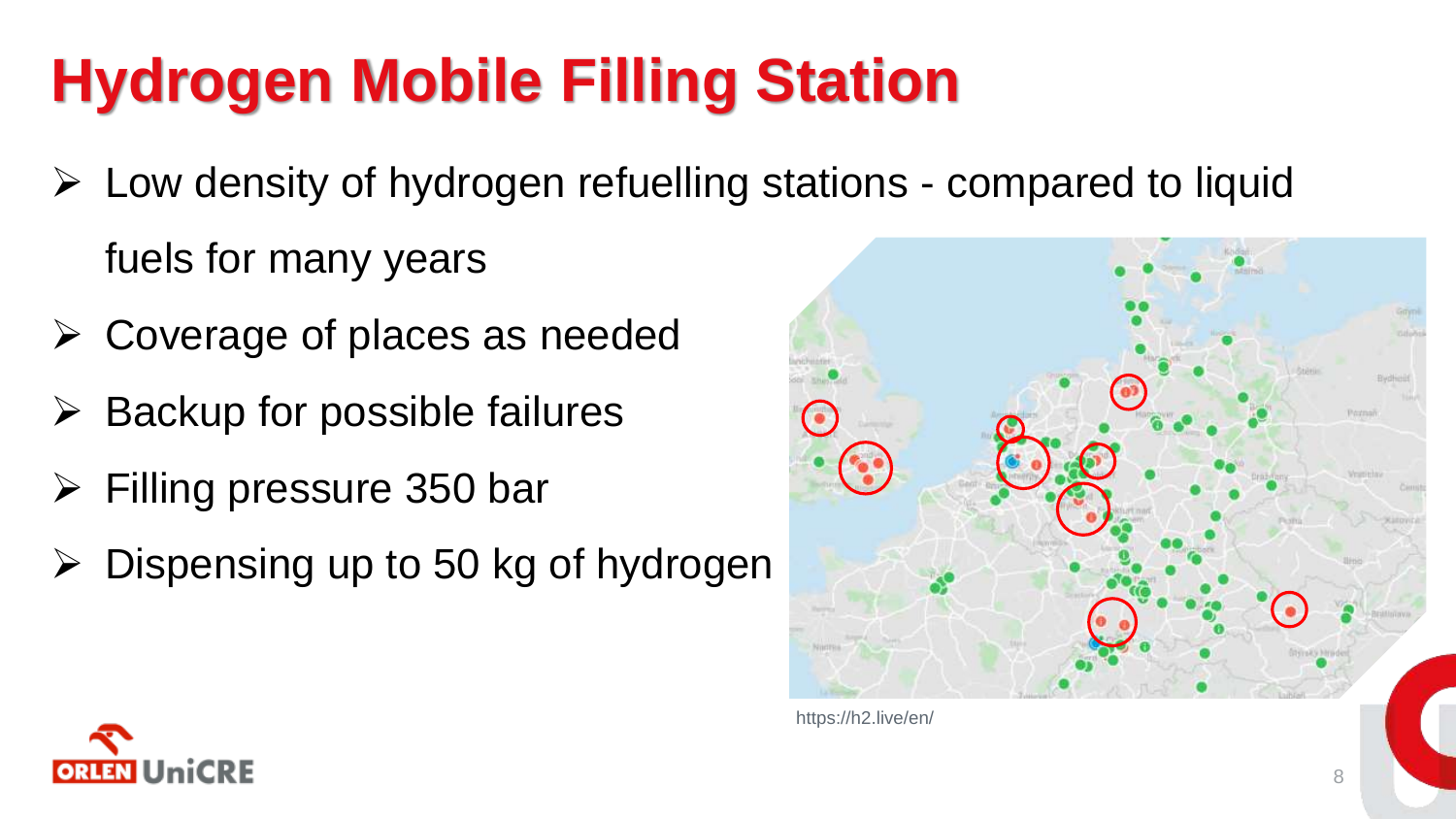#### **Hydrogen Shunters**

- ➢ Vision 5 to 6 hydrogen shunters at Chempark Litvínov by 2030
- $\triangleright$  Refuelling station in complex
- ➢ Possibilities:
	- A) Retrofit of diesel locomotive to hydrogen locomotive B) New shunters



https://www.fch.europa.eu/sites/default/files/07-Rail-Cargo-Karl-Zoechmeister.pdf

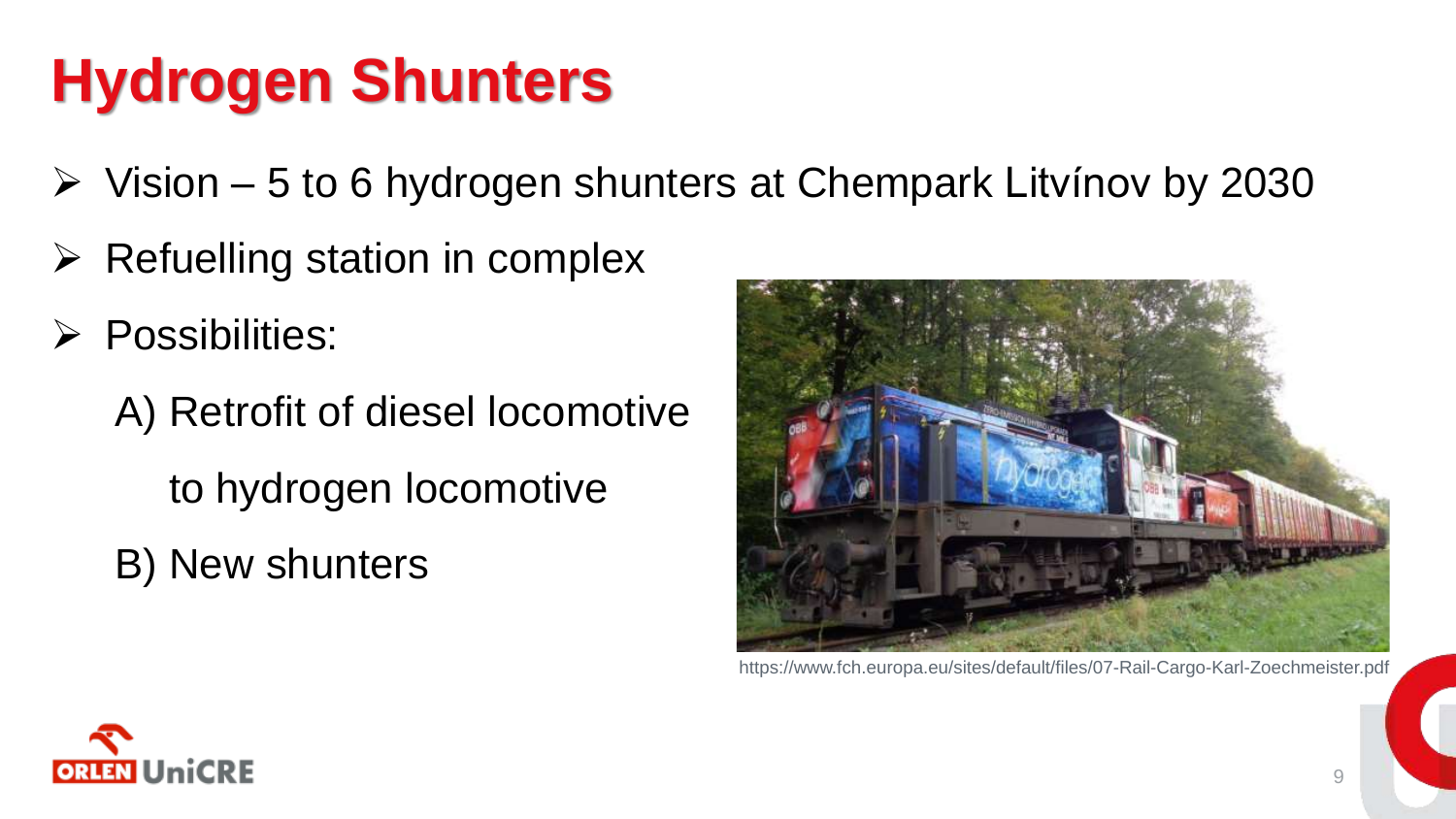### **Accredited Hydrogen Laboratory**

- ➢ Determination of impurities in hydrogen according to **ISO 14 687-2**
- ➢ Obligation to control at **source, transport and dispensing**
- $\triangleright$  Do you need to determine the purity of hydrogen for mobility? Contact us:

[adam.giurg@orlenunicre.cz](mailto:adam.giurg@orlenunicre.cz) [karla.cerna@orlenunicre.cz](mailto:Karl.cerna@unicre.cz)



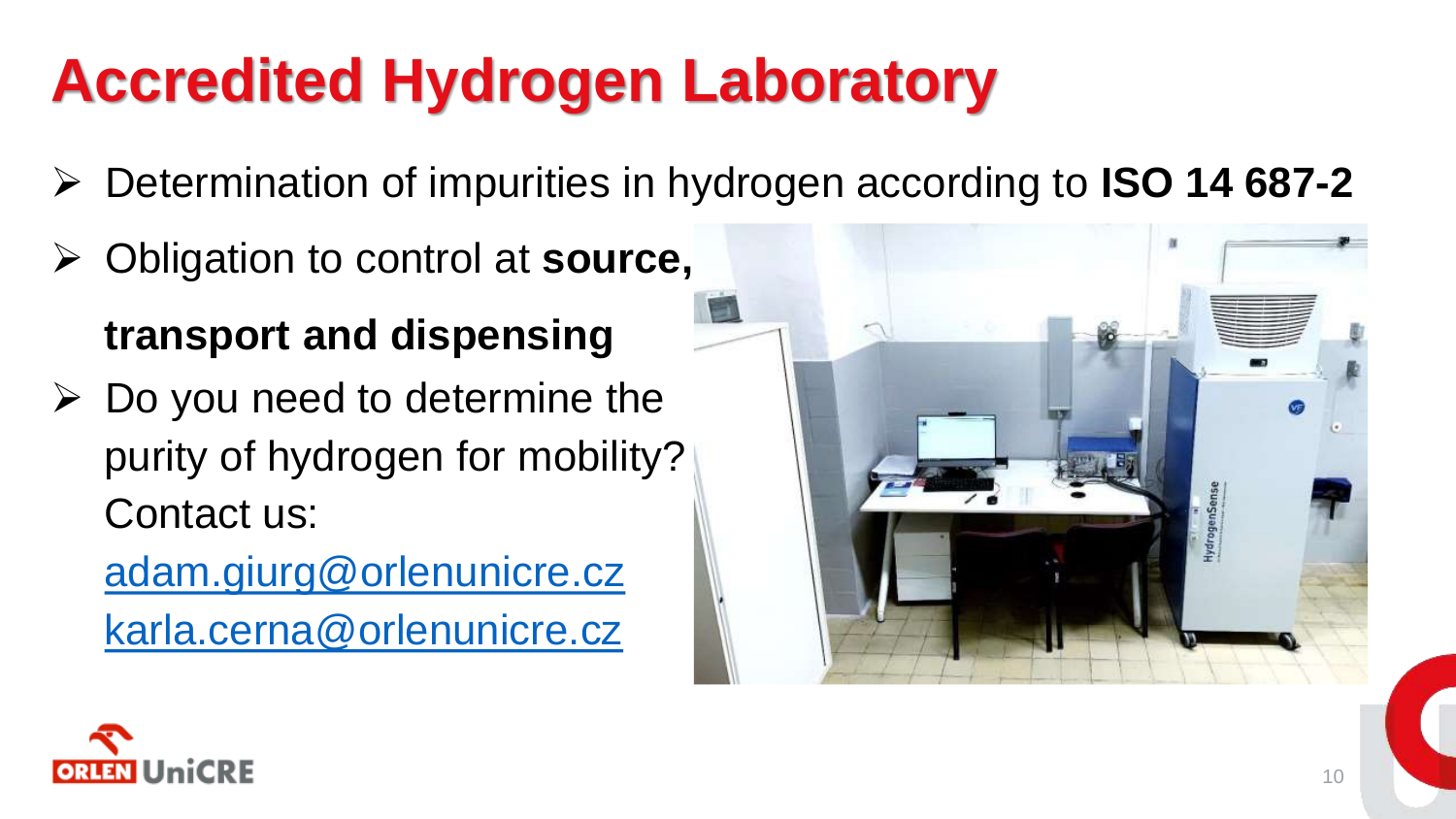### **Accredited Hydrogen Laboratory**

#### ➢ **Samples of hydrogen:**

A) Pressure bottle (10 L, max. 200 bar) Thread DIN 477 No I

B) Sample cylinder (up to 3 L, max. 124 bar) Quick connects QF4-B, S

Quick connects QC4-B, S, D

C) Possibility to lend the sample cylinder (1 L, max. 124)